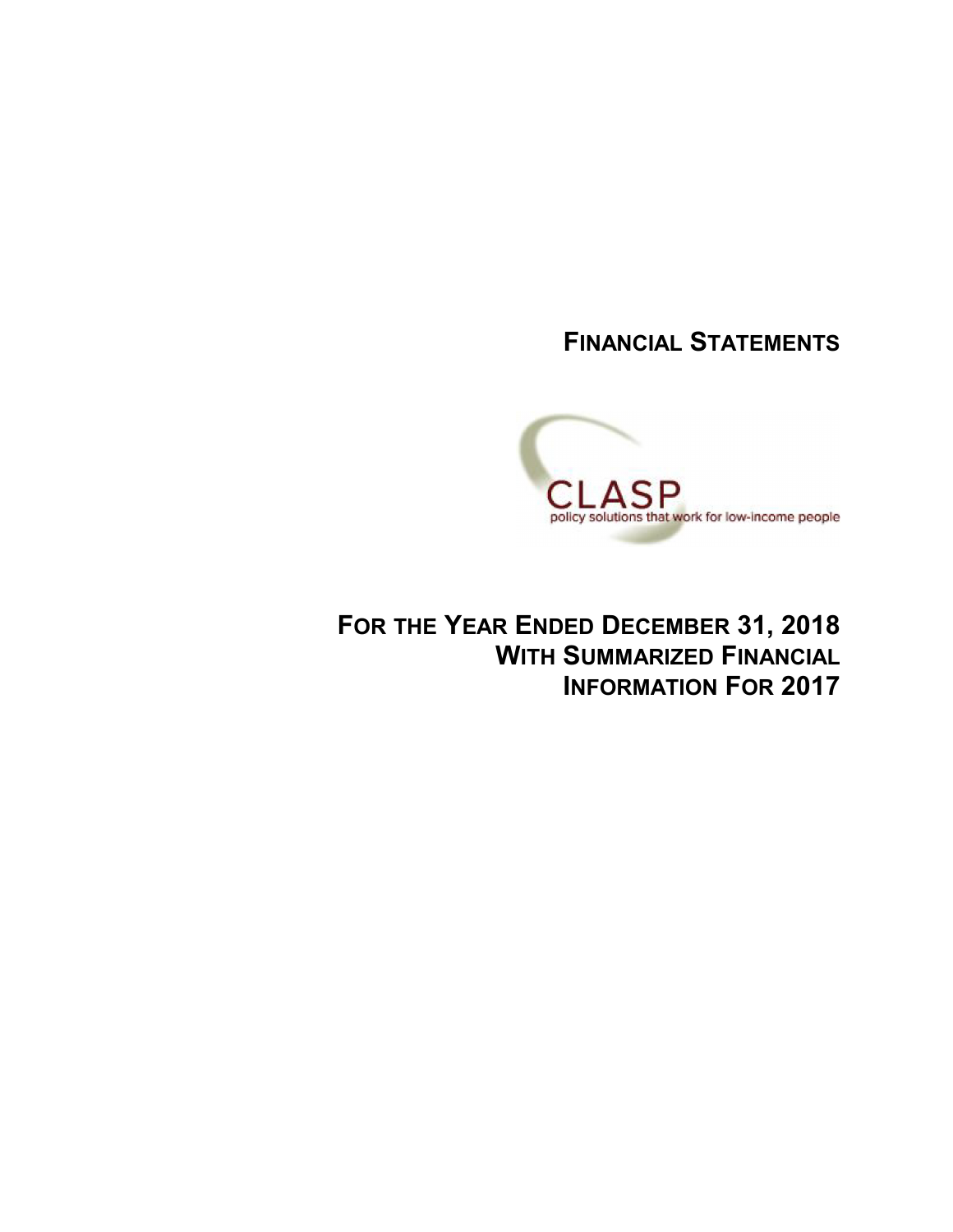# **CONTENTS**

|                                                                                                                                                          | <b>PAGE NO.</b> |
|----------------------------------------------------------------------------------------------------------------------------------------------------------|-----------------|
| INDEPENDENT AUDITOR'S REPORT                                                                                                                             | $2 - 3$         |
| EXHIBIT A - Statement of Financial Position, as of December 31, 2018,<br>with Summarized Financial Information for 2017                                  | 4               |
| EXHIBIT B - Statement of Activities and Change in Net Assets, for the<br>Year Ended December 31, 2018, with Summarized Financial<br>Information for 2017 | 5               |
| <b>EXHIBIT C - Statement of Functional Expenses, for the Year Ended</b><br>December 31, 2018, with Summarized Financial Information<br>for 2017          | 6               |
| EXHIBIT D - Statement of Cash Flows, for the Year Ended December 31,<br>2018, with Summarized Financial Information for 2017                             | 7               |
| NOTES TO FINANCIAL STATEMENTS                                                                                                                            | $8 - 15$        |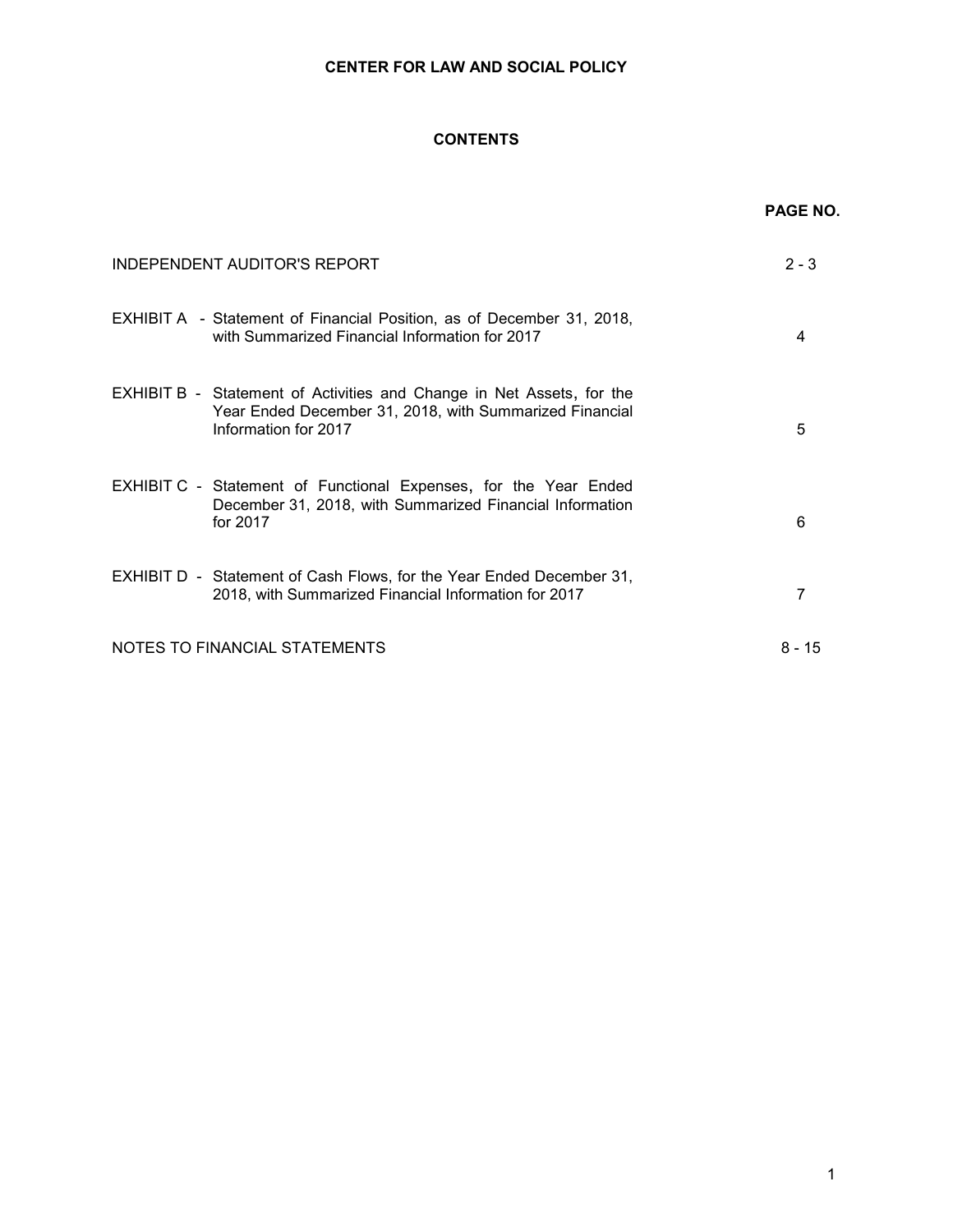

#### **INDEPENDENT AUDITOR'S REPORT**

To the Board of Trustees Center for Law and Social Policy Washington, D.C.

We have audited the accompanying financial statements of the Center for Law and Social Policy (CLASP), which comprise the statement of financial position as of December 31, 2018, and the related statements of activities and change in net assets, functional expenses and cash flows for the year then ended, and the related notes to the financial statements.

#### **Management's Responsibility for the Financial Statements**

Management is responsible for the preparation and fair presentation of these financial statements in accordance with accounting principles generally accepted in the United States of America; this includes the design, implementation and maintenance of internal control relevant to the preparation and fair presentation of financial statements that are free from material misstatement, whether due to fraud or error.

## **Auditor's Responsibility**

Our responsibility is to express an opinion on these financial statements based on our audit. We conducted our audit in accordance with auditing standards generally accepted in the United States of America. Those standards require that we plan and perform the audit to obtain reasonable assurance about whether the financial statements are free of material misstatement.

An audit involves performing procedures to obtain audit evidence about the amounts and disclosures in the financial statements. The procedures selected depend on the auditor's judgment, including the assessment of the risks of material misstatement of the financial statements, whether due to fraud or error. In making those risk assessments, the auditor considers internal control relevant to the entity's preparation and fair presentation of the financial statements in order to design audit procedures that are appropriate in the circumstances, but not for the purpose of expressing an opinion on the effectiveness of the entity's internal control. Accordingly, we express no such opinion. An audit also includes evaluating the appropriateness of accounting policies used and the reasonableness of significant accounting estimates made by management, as well as evaluating the overall presentation of the financial statements.

We believe that the audit evidence we have obtained is sufficient and appropriate to provide a basis for our audit opinion.

#### **Opinion**

In our opinion, the financial statements referred to above present fairly, in all material respects, the financial position of CLASP as of December 31, 2018, and the change in its net assets and its cash flows for the year then ended in accordance with accounting principles generally accepted in the United States of America.

> **4550 MONTGOMERY AVENUE · SUITE 650 NORTH · BETHESDA, MARYLAND 20814 (301) 951-9090 · FAX (301) 951-3570 · WWW.GRFCPA.COM \_\_\_\_\_\_\_\_\_\_\_\_\_\_\_\_\_\_\_\_\_\_\_\_\_\_\_**

**MEMBER OF CPAMERICA INTERNATIONAL, AN AFFILIATE OF HORWATH INTERNATIONAL** MEMBER OF THE AMERICAN INSTITUTE OF CERTIFIED PUBLIC ACCOUNTANTS' PRIVATE COMPANIES PRACTICE SECTION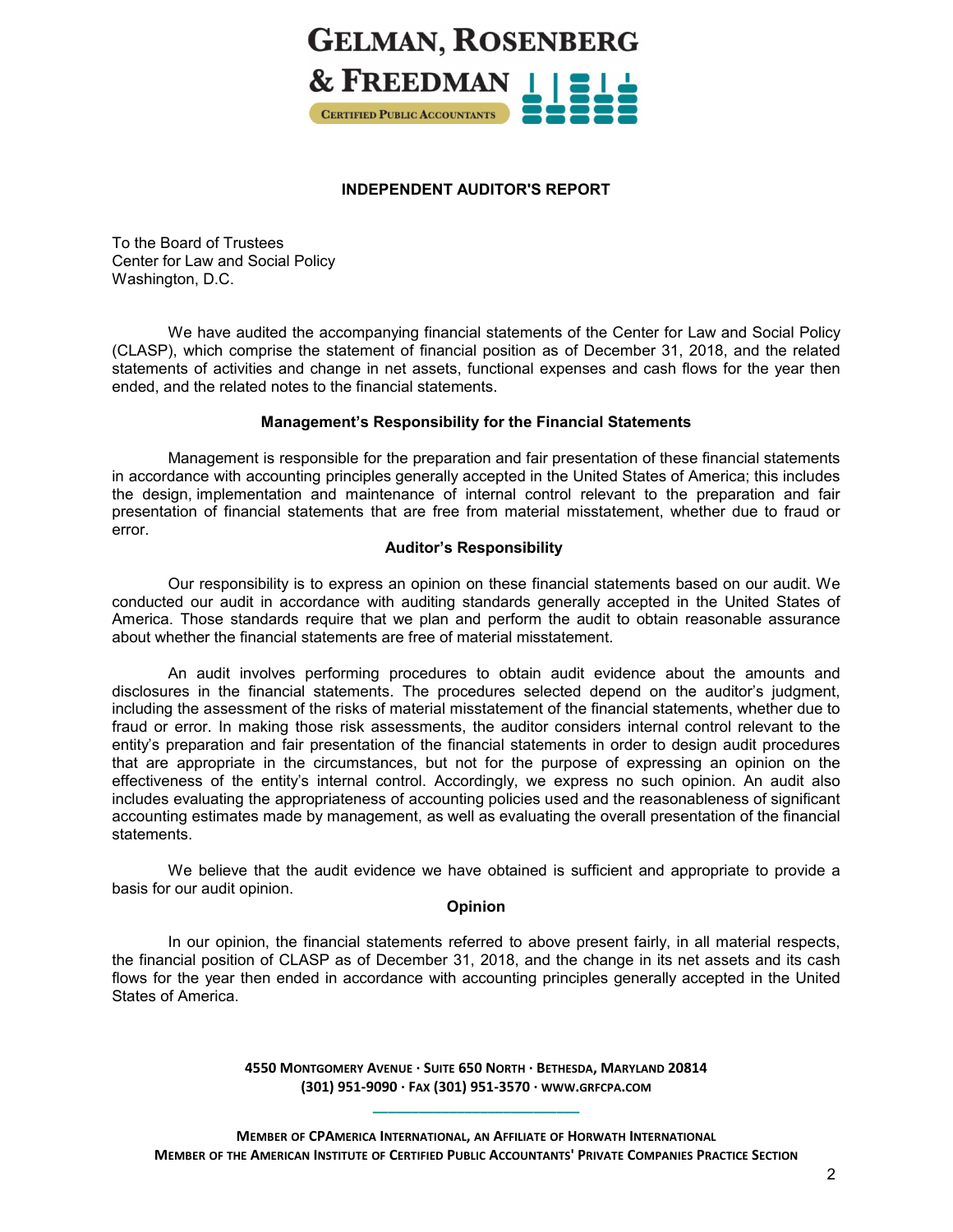#### **Report on Summarized Comparative Information**

We have previously audited CLASP's 2017 financial statements, and we expressed an unmodified audit opinion on those audited financial statements in our report dated May 3, 2018. In our opinion, the summarized comparative information presented herein as of and for the year ended December 31, 2017, is consistent, in all material respects, with the audited financial statements from which it has been derived.

Gelman Roseaberg & Freedman

May 6, 2019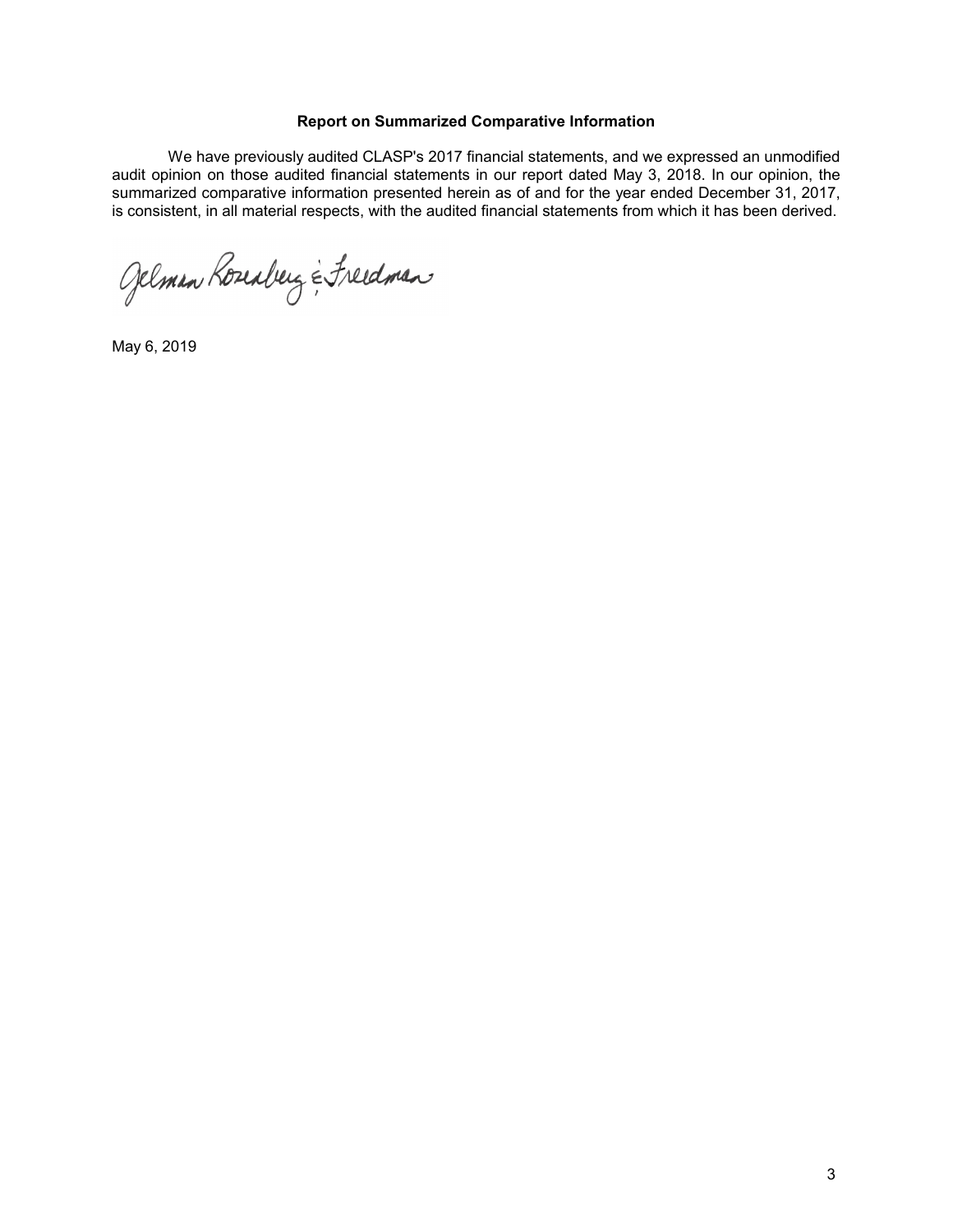## **STATEMENT OF FINANCIAL POSITION AS OF DECEMBER 31, 2018 WITH SUMMARIZED FINANCIAL INFORMATION FOR 2017**

## **ASSETS**

|                                                                                     | 2018              | 2017              |
|-------------------------------------------------------------------------------------|-------------------|-------------------|
| <b>CURRENT ASSETS</b>                                                               |                   |                   |
| Cash and cash equivalents<br>Receivables:                                           | \$<br>7,212,152   | \$<br>6,297,417   |
| Grants receivable, current portion                                                  | 2,007,224         | 2,029,240         |
| Other receivables<br>Prepaid expenses                                               | 22,372<br>113,233 | 11,857<br>114,076 |
| Other current assets                                                                | 4,757             |                   |
| <b>Total current assets</b>                                                         | 9,359,738         | 8,452,590         |
| <b>FURNITURE AND EQUIPMENT</b>                                                      |                   |                   |
| Furniture and equipment                                                             | 326,868           | 472,548           |
| Less: Accumulated depreciation and amortization                                     | (145, 371)        | (329, 243)        |
| Net furniture and equipment                                                         | 181,497           | 143,305           |
| <b>NON-CURRENT ASSETS</b>                                                           |                   |                   |
| Grants receivable, net of current portion                                           | 94,787            | 502,392           |
| Deposits                                                                            | 39,160            | 39,160            |
| Total non-current assets                                                            | 133,947           | 541,552           |
| <b>TOTAL ASSETS</b>                                                                 | 9,675,182         | \$ 9,137,447      |
| <b>LIABILITIES AND NET ASSETS</b>                                                   |                   |                   |
| <b>CURRENT LIABILITIES</b>                                                          |                   |                   |
| Capital lease obligation, current portion                                           | \$<br>23,092      | \$<br>30,170      |
| Accounts payable and accrued liabilities                                            | 634,042           | 109,466           |
| Accrued salaries and related benefits<br>Current portion of deferred rent abatement | 229,102<br>53,086 | 181,257<br>41,584 |
| <b>Total current liabilities</b>                                                    | 939,322           | 362,477           |
| <b>NON-CURRENT LIABILITIES</b>                                                      |                   |                   |
| Capital lease obligation, long-term portion                                         | 108,550           | 19,903            |
| Deferred rent abatement                                                             | 30,459            | 83.484            |
| Total non-current liabilities                                                       | 139,009           | 103,387           |
| <b>Total liabilities</b>                                                            | 1,078,331         | 465,864           |
| <b>NET ASSETS</b>                                                                   |                   |                   |
| Without donor restrictions                                                          | 1,956,042         | 1,661,565         |
| With donor restrictions                                                             | 6,640,809         | 7,010,018         |
| Total net assets                                                                    | 8,596,851         | 8,671,583         |
| TOTAL LIABILITIES AND NET ASSETS                                                    | \$9,675,182       | \$9,137,447       |

See accompanying notes to financial statements. 4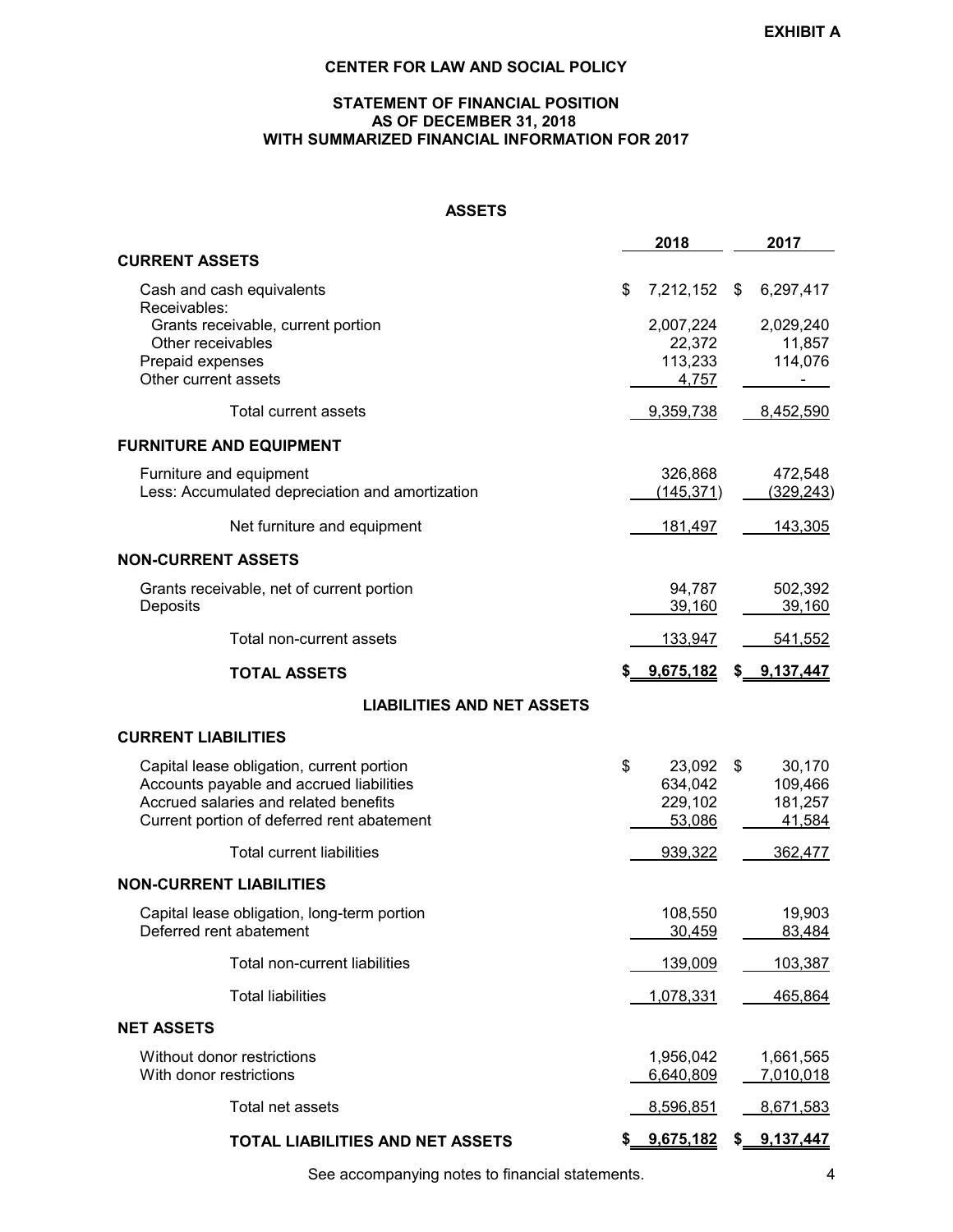## **STATEMENT OF ACTIVITIES AND CHANGE IN NET ASSETS FOR THE YEAR ENDED DECEMBER 31, 2018 WITH SUMMARIZED FINANCIAL INFORMATION FOR 2017**

|                                                                                                       | 2018 |                                                       |    | 2017                                     |    |                                |    |                                |
|-------------------------------------------------------------------------------------------------------|------|-------------------------------------------------------|----|------------------------------------------|----|--------------------------------|----|--------------------------------|
|                                                                                                       |      | <b>Without</b><br><b>Donor</b><br><b>Restrictions</b> |    | <b>With Donor</b><br><b>Restrictions</b> |    | <b>Total</b>                   |    | <b>Total</b>                   |
| <b>SUPPORT AND REVENUE</b>                                                                            |      |                                                       |    |                                          |    |                                |    |                                |
| Foundation grants<br>Contributions<br>Other revenue<br>Net assets released from donor<br>restrictions | \$   | 150,000<br>114,315<br>46,955<br>8,972,072             | \$ | 8,602,863<br>(8,972,072)                 | \$ | 8,752,863<br>114,315<br>46,955 | \$ | 7,244,494<br>146,292<br>18,619 |
|                                                                                                       |      |                                                       |    |                                          |    |                                |    |                                |
| Total support and<br>revenue                                                                          |      | 9,283,342                                             |    | (369, 209)                               |    | 8,914,133                      |    | 7,409,405                      |
| <b>EXPENSES</b>                                                                                       |      |                                                       |    |                                          |    |                                |    |                                |
| <b>Program Services</b>                                                                               |      | 8,057,095                                             |    |                                          |    | 8,057,095                      |    | 6,101,579                      |
| <b>Supporting Services:</b><br>Management and General<br>Fundraising                                  |      | 464,824<br>466,946                                    |    |                                          |    | 464,824<br>466,946             |    | 245,088<br>595,437             |
| Total supporting<br>services                                                                          |      | 931,770                                               |    |                                          |    | 931,770                        |    | 840,525                        |
| Total expenses                                                                                        |      | 8,988,865                                             |    |                                          |    | 8,988,865                      |    | 6,942,104                      |
| Change in net assets before other item                                                                |      | 294,477                                               |    | (369, 209)                               |    | (74, 732)                      |    | 467,301                        |
| <b>OTHER ITEM</b>                                                                                     |      |                                                       |    |                                          |    |                                |    |                                |
| Cancellation of funder awards                                                                         |      |                                                       |    |                                          |    |                                |    | (201, 346)                     |
| Change in net assets                                                                                  |      | 294,477                                               |    | (369, 209)                               |    | (74, 732)                      |    | 265,955                        |
| Net assets at beginning of year                                                                       |      | 1,661,565                                             |    | 7,010,018                                |    | 8,671,583                      |    | 8,405,628                      |
| <b>NET ASSETS AT END OF YEAR</b>                                                                      | \$   | 1,956,042                                             | S  | 6,640,809                                | S  | 8,596,851                      | \$ | 8,671,583                      |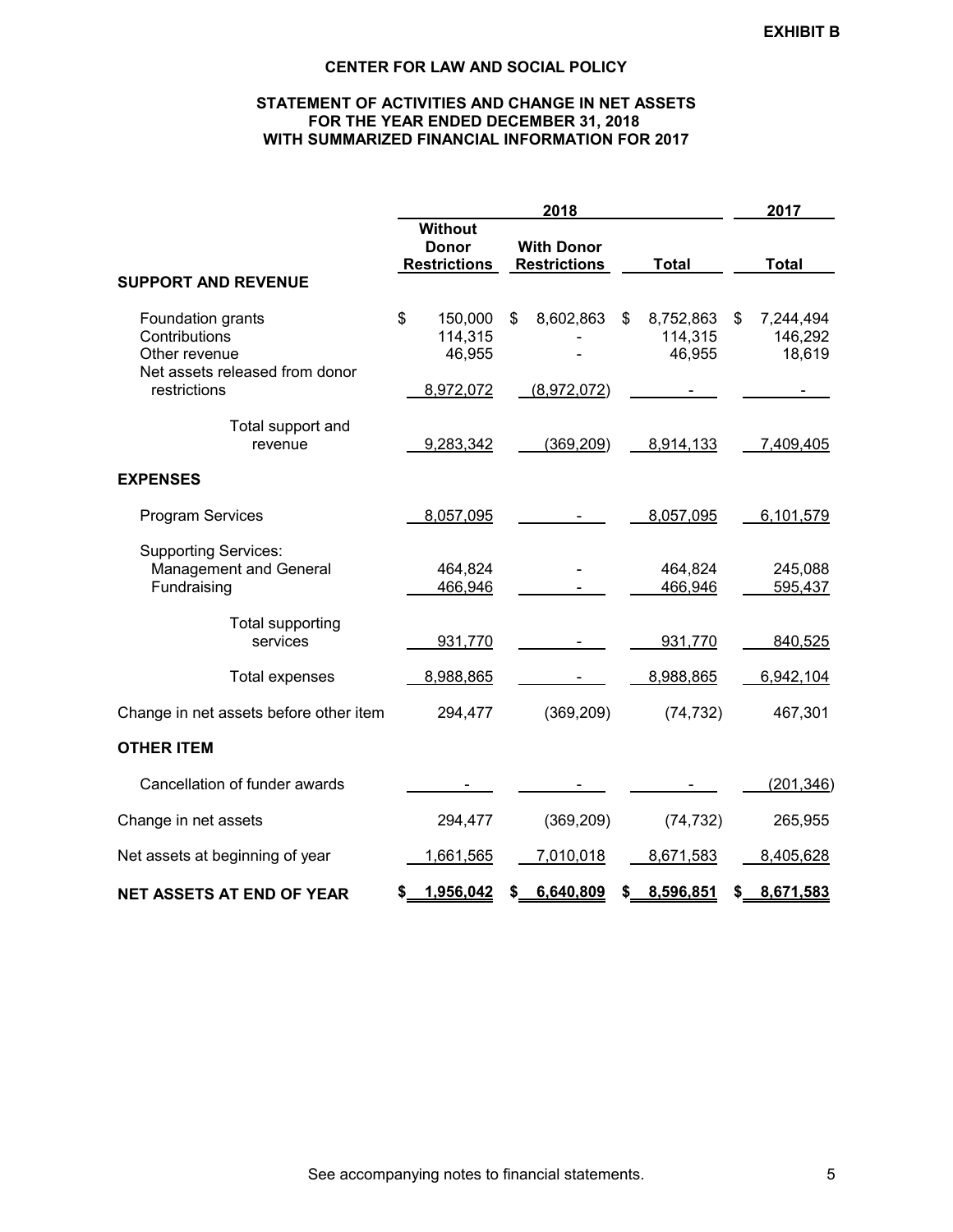## **STATEMENT OF FUNCTIONAL EXPENSES FOR THE YEAR ENDED DECEMBER 31, 2018 WITH SUMMARIZED FINANCIAL INFORMATION FOR 2017**

|                               |                 |                   | 2018                       |                   |                 | 2017            |
|-------------------------------|-----------------|-------------------|----------------------------|-------------------|-----------------|-----------------|
|                               |                 |                   | <b>Supporting Services</b> |                   |                 |                 |
|                               |                 |                   |                            | <b>Total</b>      |                 |                 |
|                               | Program         | <b>Management</b> |                            | <b>Supporting</b> | <b>Total</b>    | <b>Total</b>    |
|                               | <b>Services</b> | and General       | <b>Fundraising</b>         | <b>Services</b>   | <b>Expenses</b> | <b>Expenses</b> |
| <b>Salaries</b>               | 2,712,447       | 1,103,151<br>\$   | \$<br>188,014              | \$1,291,165       | \$4,003,612     | \$3,210,604     |
| Payroll taxes                 | 202,579         | 70,748            | 25,691                     | 96,439            | 299,018         | 267,403         |
| <b>Benefits</b>               | 486,279         | 226,298           | 11,010                     | 237,308           | 723,587         | 660,045         |
| Occupancy                     | 364,952         | 174,351           |                            | 174,351           | 539,303         | 551,537         |
| Contributions expense         | 2,029           | 7,407             |                            | 7,407             | 9,436           | 5,936           |
| Office supplies               | 4,083           | 27,873            | 5,840                      | 33,713            | 37,796          | 31,255          |
| Postage and delivery          | 1,835           | 2,778             |                            | 2,778             | 4,613           | 4,511           |
| Printing and duplication      | 7,819           | 11,162            |                            | 11,162            | 18,981          | 14,707          |
| Meetings and conferences      | 250,528         | 21,596            | 18,148                     | 39,744            | 290,272         | 216,128         |
| Consulting fees               | 282,146         | 83,615            | 109,023                    | 192,638           | 474,784         | 511,508         |
| Professional fees             | 69,073          | 127,316           |                            | 127,316           | 196,389         | 194,840         |
| Subgrants                     | 1,825,806       |                   |                            |                   | 1,825,806       | 923,851         |
| Telephone                     | 26,194          | 19,890            |                            | 19,890            | 46,084          | 41,640          |
| Travel                        | 220,220         | 45,577            |                            | 45,577            | 265,797         | 100,883         |
| Publications purchased        | 7,255           | 28,858            |                            | 28,858            | 36,113          | 46,485          |
| Dues and registration         | 18,736          | 17,473            | 8,019                      | 25,492            | 44,228          | 27,582          |
| Repairs and maintenance       | 18,961          | 27,712            |                            | 27,712            | 46,673          | 18,931          |
| Insurance                     | 9,697           | 4,753             |                            | 4,753             | 14,450          | 14,807          |
| Interest expense              | 5,512           | 2,623             |                            | 2,623             | 8,135           | 8,171           |
| Depreciation and amortization | 54,993          | 26,974            |                            | 26,974            | 81,967          | 63,847          |
| Miscellaneous                 | 12,809          | (5,752)           |                            | (5, 752)          | 7,057           | 11,920          |
| Temporary help                | 13,125          | 1,639             |                            | 1,639             | 14,764          | 15,513          |
| Subtotal                      | 6,597,078       | 2,026,042         | 365,745                    | 2,391,787         | 8,988,865       | 6,942,104       |
| Allocation of management      |                 |                   |                            |                   |                 |                 |
| and general                   | 1,460,017       | (1,561,218)       | 101,201                    | (1,460,017)       |                 |                 |
|                               |                 |                   |                            |                   |                 |                 |
| <b>TOTAL</b>                  | \$8,057,095     | \$<br>464,824     | 466,946<br>\$              | 931,770<br>\$     | \$8,988,865     | \$6,942,104     |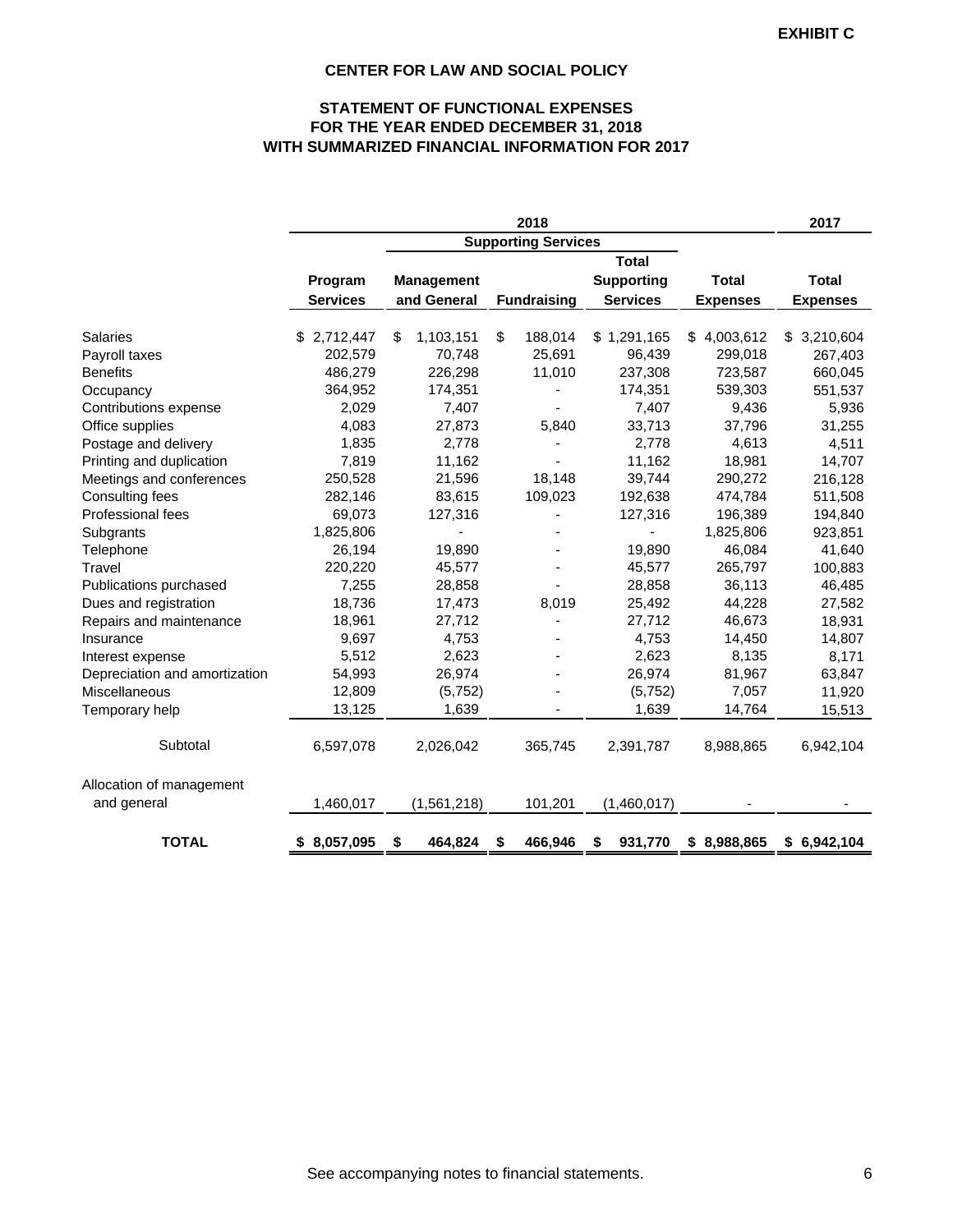## **STATEMENT OF CASH FLOWS FOR THE YEAR ENDED DECEMBER 31, 2018 WITH SUMMARIZED FINANCIAL INFORMATION FOR 2017**

|                                                                                                                                                                                        | 2018                                       | 2017                                      |
|----------------------------------------------------------------------------------------------------------------------------------------------------------------------------------------|--------------------------------------------|-------------------------------------------|
| <b>CASH FLOWS FROM OPERATING ACTIVITIES</b>                                                                                                                                            |                                            |                                           |
| Change in net assets                                                                                                                                                                   | \$<br>$(74, 732)$ \$                       | 265,955                                   |
| Adjustments to reconcile change in net assets to<br>net cash provided by operating activities:                                                                                         |                                            |                                           |
| Depreciation and amortization<br>Change in discount on long-term grants receivable<br>Gain on termination of capital lease<br>Loss on exchange and disposal of furniture and equipment | 81,967<br>(17, 395)<br>(42, 882)<br>27,855 | 63,847<br>14,475                          |
| Decrease (increase) in:<br>Grants receivable<br>Other receivables<br>Prepaid expenses<br>Other current assets                                                                          | 447,015<br>(10, 515)<br>843<br>(4,757)     | 1,082,281<br>31,828<br>(13, 159)<br>6,635 |
| Increase (decrease) in:<br>Accounts payable and accrued liabilities<br>Accrued salaries and related benefits<br>Deferred rent abatement                                                | 524,577<br>47,845<br>(41, 523)             | (160, 257)<br>5,206<br>(30, 142)          |
| Net cash provided by operating activities                                                                                                                                              | 938,298                                    | 1,266,669                                 |
| <b>CASH FLOWS FROM INVESTING ACTIVITIES</b>                                                                                                                                            |                                            |                                           |
| Purchase of furniture and equipment                                                                                                                                                    | (7, 512)                                   | (61, 115)                                 |
| Net cash used by investing activities                                                                                                                                                  | (7, 512)                                   | (61, 115)                                 |
| <b>CASH FLOWS FROM FINANCING ACTIVITIES</b>                                                                                                                                            |                                            |                                           |
| Principal payments on capital lease obligations                                                                                                                                        | (16, 051)                                  | (26, 616)                                 |
| Net cash used by financing activities                                                                                                                                                  | (16,051)                                   | (26, 616)                                 |
| Net increase in cash and cash equivalents                                                                                                                                              | 914,735                                    | 1,178,938                                 |
| Cash and cash equivalents at beginning of year                                                                                                                                         | 6,297,417                                  | 5,118,479                                 |
| CASH AND CASH EQUIVALENTS AT END OF YEAR                                                                                                                                               | $$7,212,152$ $$6,297,417$                  |                                           |
| <b>SUPPLEMENTAL INFORMATION</b>                                                                                                                                                        |                                            |                                           |
| <b>Interest Paid</b>                                                                                                                                                                   | $8,135$ \$                                 | 8,171                                     |
| <b>SCHEDULE OF NONCASH FINANCING TRANSACTIONS</b>                                                                                                                                      |                                            |                                           |
| <b>Capital Lease Obligation Incurred for Use of Equipment</b>                                                                                                                          | \$<br><u>140,502</u> \$_                   |                                           |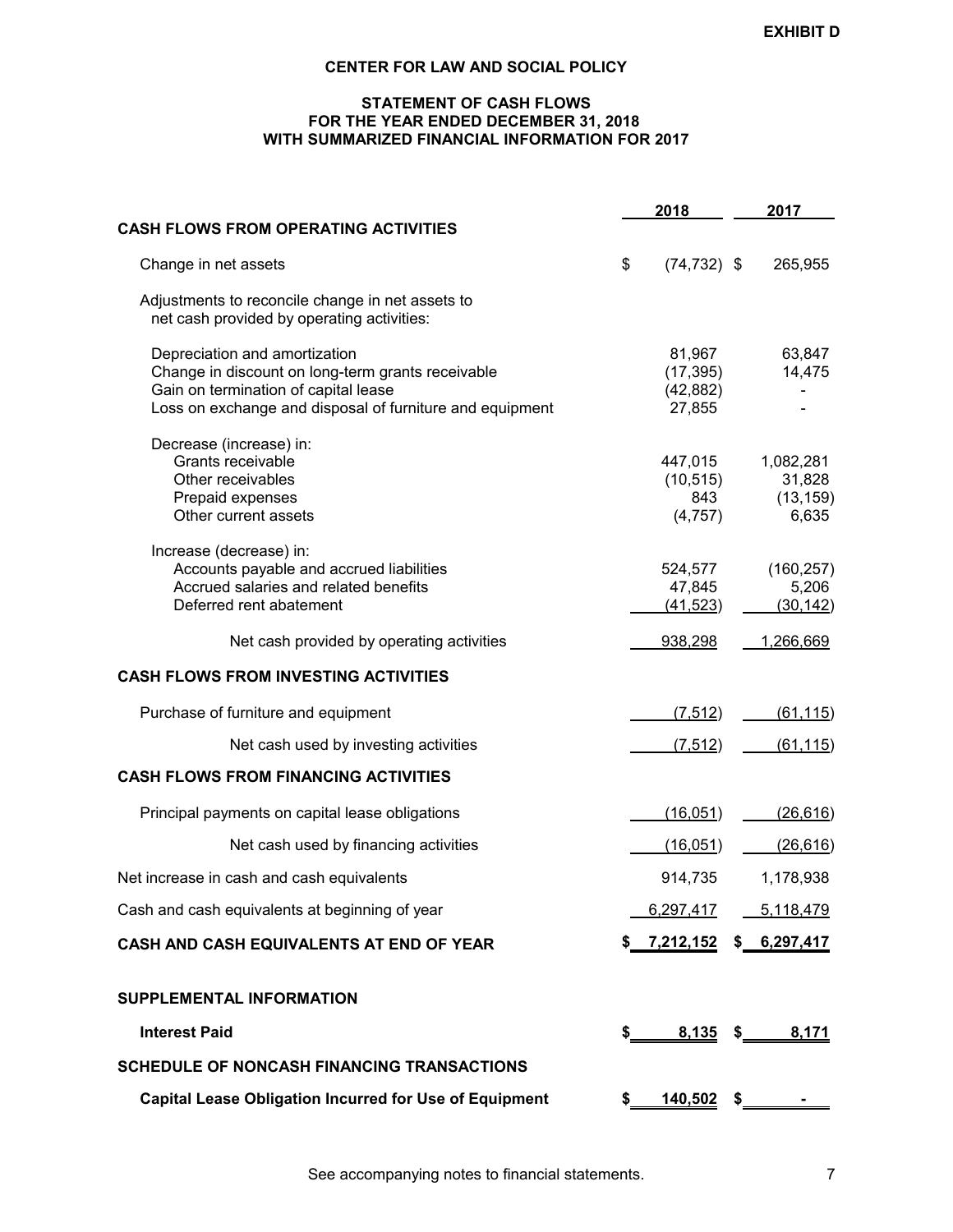#### **NOTES TO FINANCIAL STATEMENTS DECEMBER 31, 2018**

#### **1. SUMMARY OF SIGNIFICANT ACCOUNTING POLICIES AND GENERAL INFORMATION**

#### Organization -

The Center for Law and Social Policy (CLASP) is a non-profit organization, incorporated under the laws of the District of Columbia. CLASP was established to concentrate on meeting the problems of minorities and the poor through education, research and legal representation.

Currently, CLASP undertakes education, policy research, training, technical assistance, analyses and reports for use by advocates, non-profit organizations, Federal, state and local officials and research and evaluation entities; these are developed to improve lives of lowincome children, youth, adults and families.

Basis of accounting -

The accompanying financial statements are presented on the accrual basis of accounting, and in accordance with Financial Accounting Standards Board (FASB) Accounting Standards Update (ASU) 2016-14 *Presentation of Financial Statements for Not-for-Profit Entities.* The ASU was adopted for the year ended December 31, 2018 and applied retrospectively.

The financial statements include certain prior year summarized comparative information in total but not by net asset class. Such information does not include sufficient detail to constitute a presentation in conformity with generally accepted accounting principles. Accordingly, such information should be read in conjunction with CLASP's financial statements for the year ended December 31, 2017, from which the summarized information was derived.

Cash and cash equivalents -

CLASP considers all cash and other highly liquid investments with initial maturities of three months or less to be cash equivalents.

Bank deposit accounts are insured by the Federal Deposit Insurance Corporation (FDIC) up to a limit of \$250,000. At times during the year, CLASP maintains cash balances in excess of the FDIC insurance limits. Management believes the risk in these situations to be minimal.

#### Grants receivable -

Grants receivable is recorded at their net realizable value, which approximates fair value. Grants receivable that are expected to be collected in future years are recorded at fair value, measured as the present value of their future cash flows. The discounts on these amounts are computed using risk-adjusted interest rates applicable to the years in which the promises are received. Amortization of the discounts is included in foundation grant revenue.

All grants receivable are considered by management to be fully collectible. Accordingly, an allowance for doubtful accounts has not been established.

Furniture and equipment -

Furniture and equipment in excess of \$1,000 are capitalized and are recorded at cost.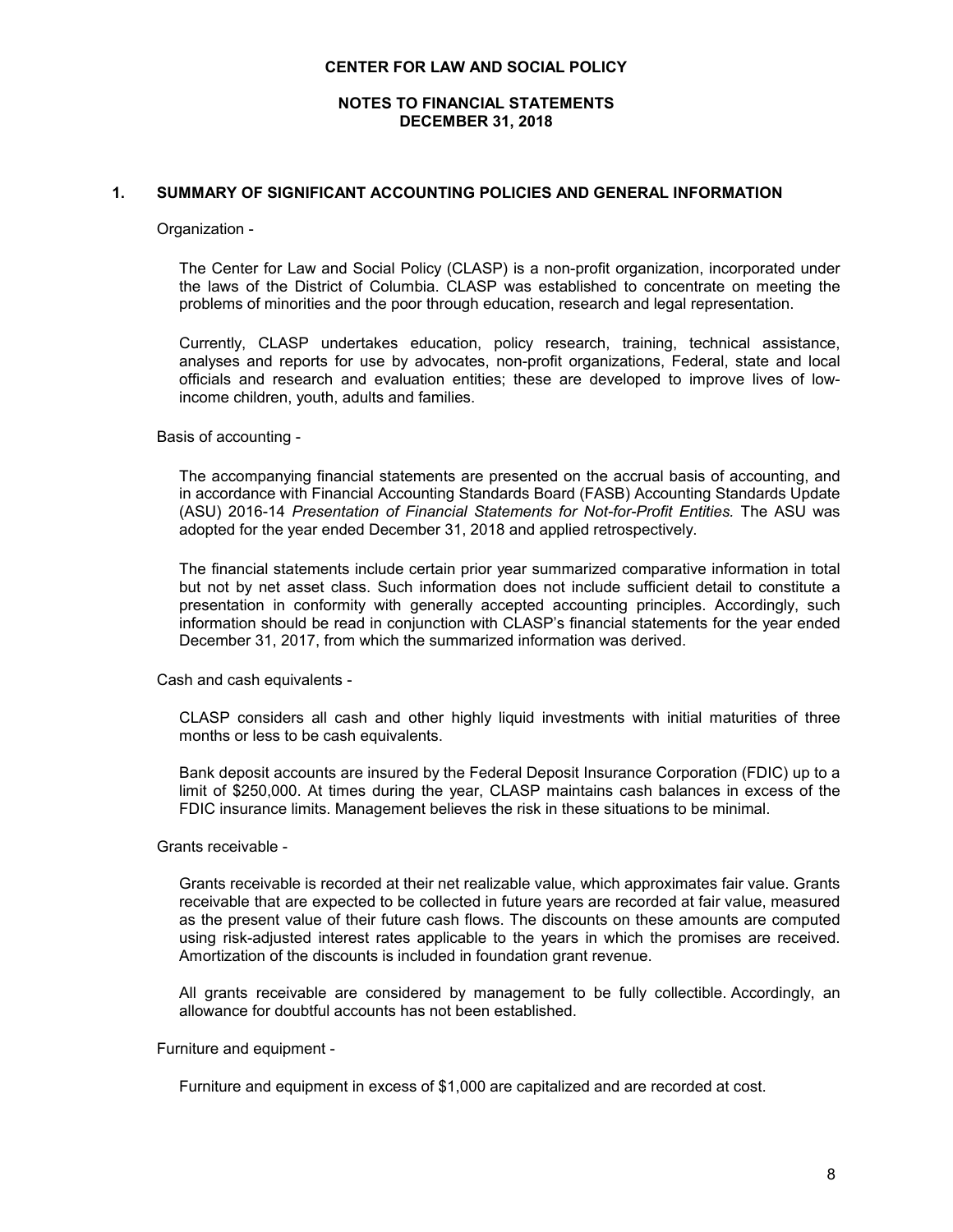#### **NOTES TO FINANCIAL STATEMENTS DECEMBER 31, 2018**

#### **1. SUMMARY OF SIGNIFICANT ACCOUNTING POLICIES AND GENERAL INFORMATION (Continued)**

Furniture and equipment (continued) -

Depreciation is recorded on a straight-line basis over the estimated useful lives of the assets, ranging from three to ten years. Amortization of assets held under capital leases is included with depreciation expense. The cost of maintenance and repairs is recorded as expenses are incurred.

Net assets classification -

Net assets, revenues, gains, and losses are classified based on the existence or absence of donor or grantor imposed restrictions. Accordingly, net assets and changes therein are classified and reported as follows:

- **Net assets without donor restrictions** Net assets available for use in general operations and not subject to donor (or certain grantor) restrictions are recorded as net assets without donor restrictions. Assets restricted solely through the actions of the Board are referred to as Board Designated and are also reported as net assets without donor restrictions.
- **Net assets with donor restrictions** Revenue restricted by donors (or certain grantors) are reported as increases in net assets with donor restrictions, depending on the nature of the restrictions. When a restriction expires, net assets with donor restrictions are reclassified to net assets without donor restrictions and reported in the Statements of Activities and Changes in Net Assets as net assets released from donor restrictions. Gifts of long-lived assets and gifts of cash restricted for the acquisition of long-lived assets are recognized as revenue without donor restrictions when the assets are placed in service.

Contributions and grants -

Contributions and grants received without donor restrictions and with donor restrictions are recorded as revenue in the year notification is received from the donor. Contributions and grants with donor restrictions are recognized as without donor restrictions only to the extent of actual expenses incurred in compliance with the donor-imposed restrictions and satisfaction of time restrictions.

Such funds in excess of expenses incurred are shown as net assets with donor restriction in the accompanying financial statements.

#### Income taxes -

CLASP is exempt from Federal income taxes under Section  $501(c)(3)$  of the Internal Revenue Code. Beginning January 1, 2018, it is subject to unrelated business income taxes on qualified transportation fringe benefits provided to its employees.

The amount of the tax for the year ended December 31, 2018 is immaterial. CLASP is not a private foundation.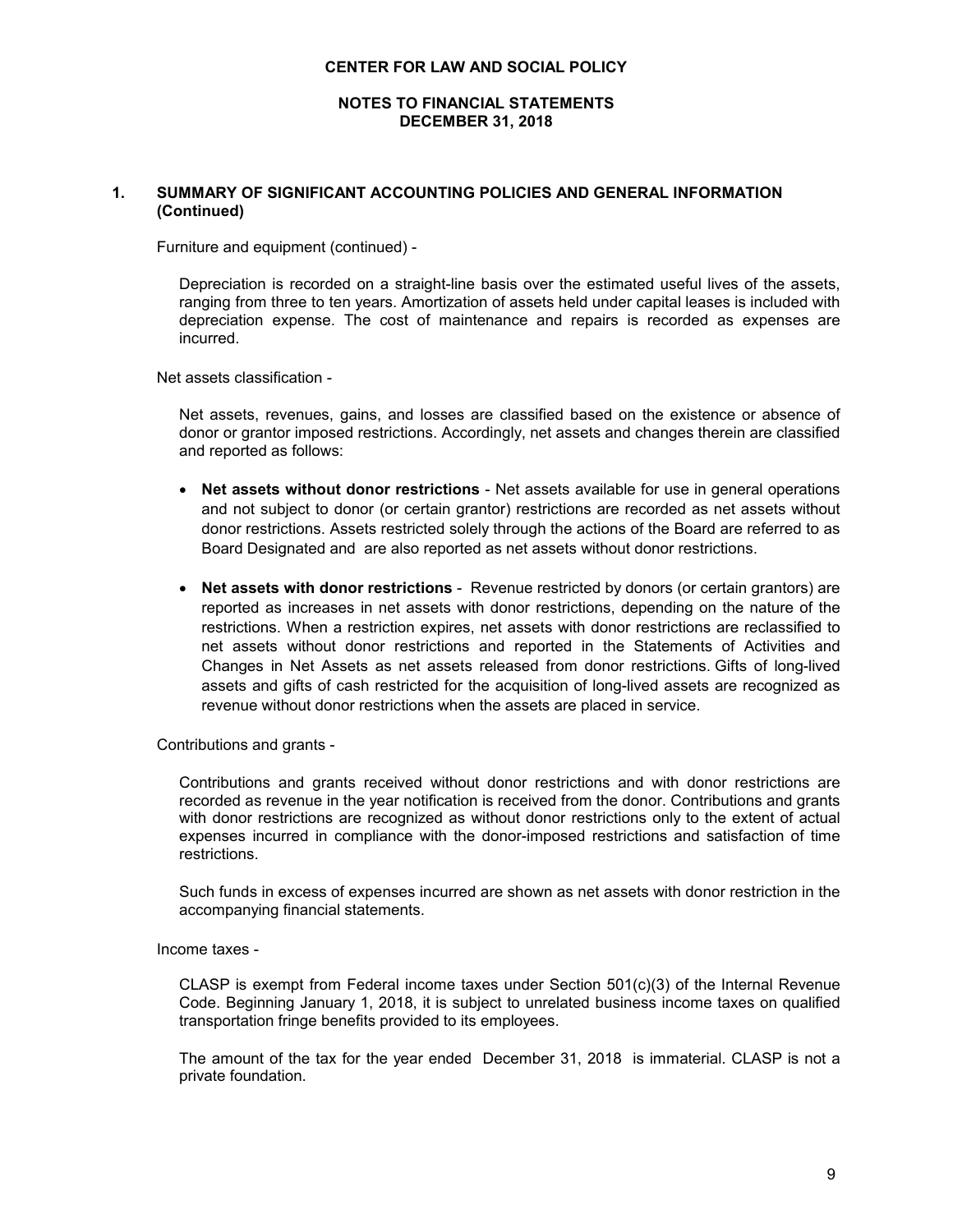#### **NOTES TO FINANCIAL STATEMENTS DECEMBER 31, 2018**

#### **1. SUMMARY OF SIGNIFICANT ACCOUNTING POLICIES AND GENERAL INFORMATION (Continued)**

Uncertain tax positions -

For the year ended December 31, 2018, CLASP has documented its consideration of FASB ASC 740-10, *Income Taxes*, that provides guidance for reporting uncertainty in income taxes and has determined that no material uncertain tax positions qualify for either recognition or disclosure in the financial statements.

Use of estimates -

The preparation of financial statements in conformity with accounting principles generally accepted in the United States of America requires management to make estimates and assumptions that affect the reported amounts of assets and liabilities at the date of the financial statements and the reported amounts of revenue and expenses during the reporting period. Accordingly, actual results could differ from those estimates.

#### Functional allocation of expenses -

The costs of providing the various programs and other activities have been summarized on a functional basis in the Statement of Activities and Change in Net Assets. Accordingly, certain costs have been allocated among the programs and supporting services benefited. Expenses directly attributed to a specific functional area of CLASP are reported as direct expenses to the programmatic area and those expenses that benefit more than one function are allocated on a basis of estimated time and effort or other reasonable basis.

Risks and uncertainties -

CLASP invests in various investment securities. Investment securities are exposed to various risks such as interest rates, market and credit risks. Due to the level of risk associated with certain investment securities, it is at least reasonably possible that changes in the values of investment securities will occur in the near term and that such changes could materially affect the amounts reported in the financial statements.

Fair value measurement -

CLASP adopted the provisions of FASB ASC 820, Fair Value Measurement. FASB ASC 820 defines fair value, establishes a framework for measuring fair value, establishes a fair value hierarchy based on the quality of inputs (assumptions that market participants would use in pricing assets and liabilities, including assumptions about risk) used to measure fair value, and enhances disclosure requirements for fair value measurements. CLASP accounts for a significant portion of its financial instruments at fair value or considers fair value in their measurement.

#### Reclassification -

Certain amounts in the prior year's financial statements have been reclassified to conform to the current year's presentation. The reclassifications are primarily due to the adoption of Accounting Standards Update 2016-14, as discussed above, which requires two classifications of net assets from the previously presented three classes. Net assets previously classified as of December 31, 2017 as unrestricted net assets in the amount of \$1,661,565 are now classified as without donor restrictions.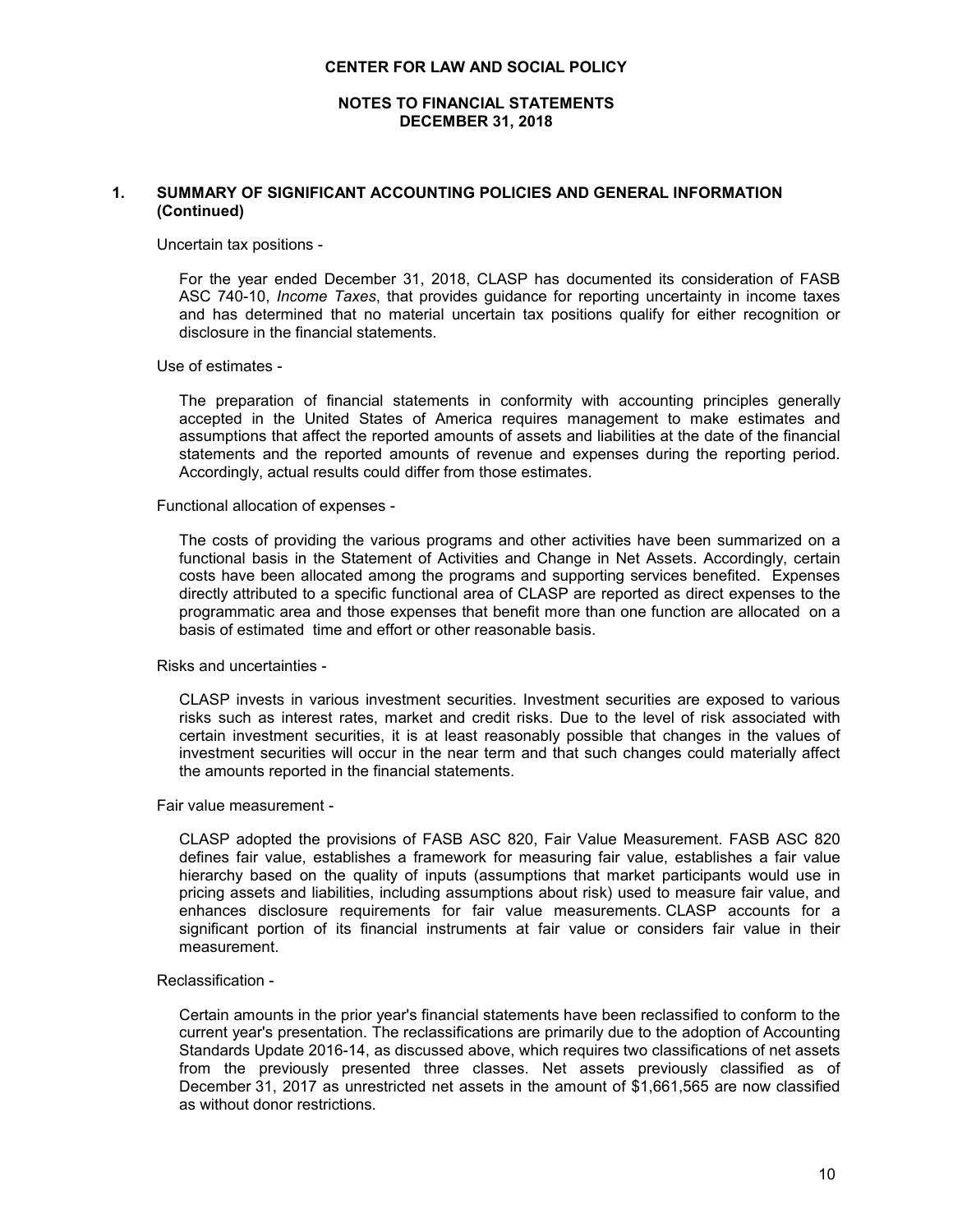#### **NOTES TO FINANCIAL STATEMENTS DECEMBER 31, 2018**

#### **1. SUMMARY OF SIGNIFICANT ACCOUNTING POLICIES AND GENERAL INFORMATION (Continued)**

Reclassification (continued) -

Net assets previously classified as temporarily restricted net assets in the amount of \$7,010,018 are now classified as net assets with donor restrictions.

New accounting pronouncement (not yet adopted) -

In May 2014, the FASB issued ASU 2014-09, *Revenue from Contracts with Customers* (Topic 606) (ASU 2014-09). The ASU establishes a comprehensive revenue recognition standard for virtually all industries under generally accepted accounting principles in the United States (U.S. GAAP) including those that previously followed industry-specific guidance. The guidance states that an entity should recognize revenue to depict the transfer of promised goods or services to customers in an amount that reflects the consideration to which the entity expects to be entitled in exchange for those goods or services.

The FASB issued ASU 2015-14 in August 2015 that deferred the effective date of ASU 2014-09 by a year; thus, the effective date is years beginning after December 15, 2018. Early adoption is permitted. CLASP has not yet selected a transition method and is currently evaluating the effect that the updated standard will have on its financial statements.

In June 2018, the FASB issued ASU 2018-08, Not-for Profit Entities (Topic 958): *Clarifying the Scope and Accounting Guidance for Contributions Received and Contributions Made*, which is intended to clarify and improve current guidance about whether a transfer of assets is an exchange transaction or a contribution. The amendments in this ASU provide a more robust framework to determine when a transaction should be accounted for as a contribution under Subtopic 958-605 or as an exchange transaction accounted for under other guidance (for example, Topic 606). The amendments also provide additional guidance about how to determine whether a contribution is conditional or unconditional. The amendments in this ASU could result in more grants and contracts being accounted for as contributions than under previous GAAP. The ASU recommends application on a modified prospective basis; however, retrospective application is permitted. CLASP has not yet decided on a transition method. This ASU is effective for fiscal years beginning after December 15, 2018.

In 2016, the FASB issued ASU 2016-02, *Leases* (Topic 842). The ASU changes the accounting treatment for operating leases by recognizing a lease asset and lease liability at the present value of the lease payments in the Statement of Financial Position and disclosing key information about leasing arrangements. The ASU is effective for private entities for years beginning after December 15, 2019. Early adoption is permitted. The ASU should be applied at the beginning of the earliest period presented using a modified retrospective approach.

CLASP plans to adopt the new ASUs at the respective required implementation dates.

## **2. GRANTS RECEIVABLE**

As of December 31, 2018, contributors to CLASP have made written promises to give, of which \$2,107,224 remained due and receivable. Grants due in more than one year have been recorded at the present value of the estimated cash flows, using a discount rate ranging from 4.5% to 5.5%.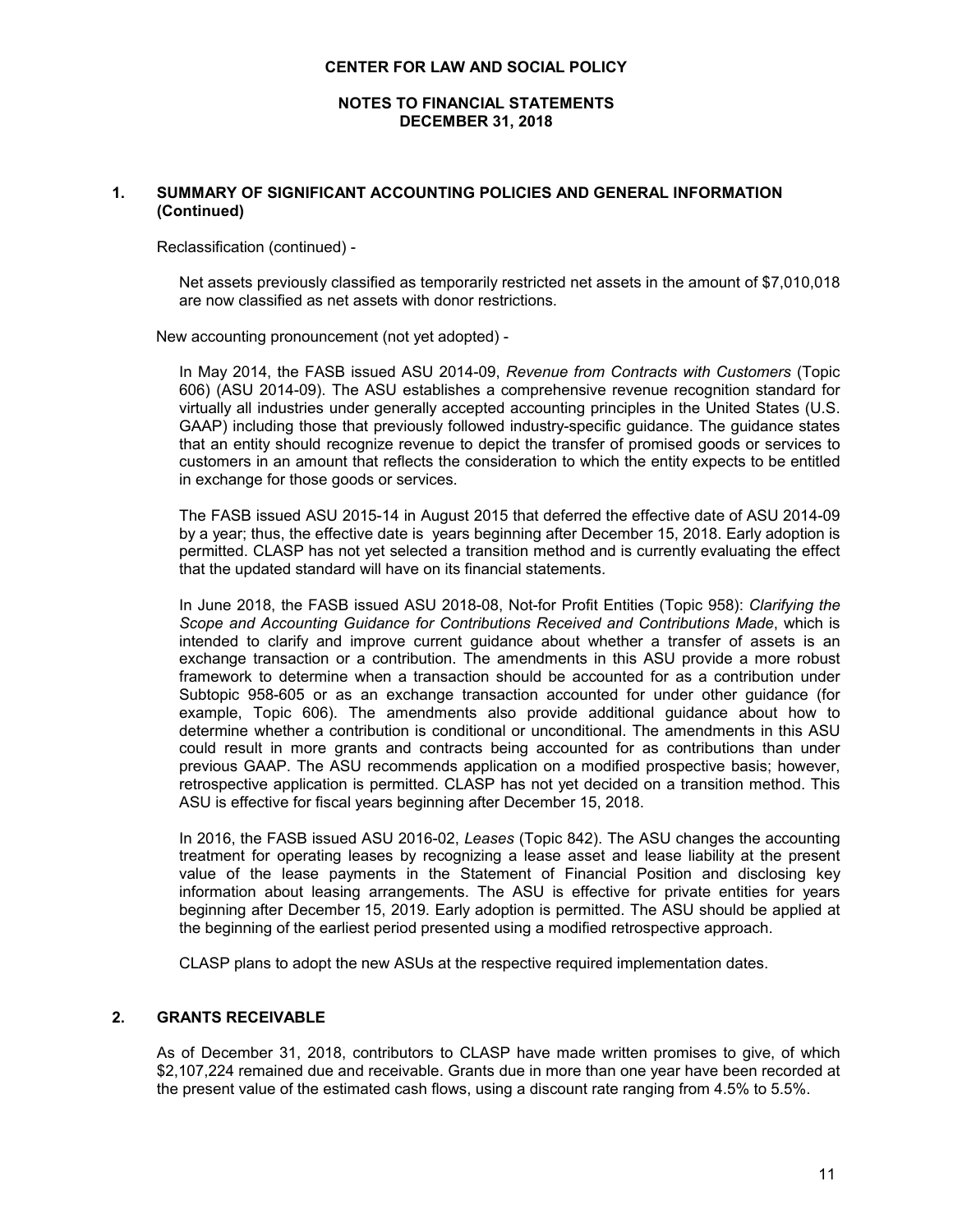#### **NOTES TO FINANCIAL STATEMENTS DECEMBER 31, 2018**

#### **2. GRANTS RECEIVABLE (Continued)**

Grants are due as follows at December 31, 2018:

# **Year Ending December 31,** 2019 \$ 2,007,224 2020 100,000 2,107,224 Less: Discount on long-term receivables (5,213) **GRANTS RECEIVABLE, NET \$ 2,102,011**

#### **3. CAPITAL LEASES**

In 2018, CLASP terminated its capital lease for copiers and entered into a new capital lease obligation for copiers due to expire in 2023. The termination of the old capital lease and disposal of related copiers resulted in a gain of \$15,027 which is included in other revenue in the Statement of Financial Position. As of December 31, 2018, the cost and related accumulated amortization of the leased assets was \$140,503 and \$21,075, respectively.

Future minimum lease payments at December 31, 2018 are as follows:

#### **Year Ending December 31,**

| 2019                     | \$<br>37,176         |
|--------------------------|----------------------|
| 2020                     | 37,176               |
| 2021                     | 37,176               |
| 2022                     | 37,176               |
| 2023                     | 21,716               |
| Less: Interest           | 170,420<br>(38, 778) |
| Less: Current portion    | 131,642<br>(23,092)  |
| <b>LONG-TERM PORTION</b> | 108,550              |

Interest expense for the year ended December 31, 2018 was \$8,135.

#### **4. COMMITMENTS**

In December 2009, CLASP signed a lease for office space under a ten-year agreement, which commenced in May 2010. Base rent is \$41,463 per month, increasing by a factor of 2% per year, plus a proportionate share of expenses. Rent for May and June 2010 was abated.

Accounting principles generally accepted in the United States of America require that the total rent commitment should be recognized on a straight-line basis over the term of the lease. Accordingly, the difference between the actual monthly payments and the rent expense being recognized for financial statement purposes is recorded as a deferred rent liability in the Statement of Financial Position. The current and long-term portion of deferred rent for the year ended December 31, 2018 was \$53,086 and \$30,459, respectively.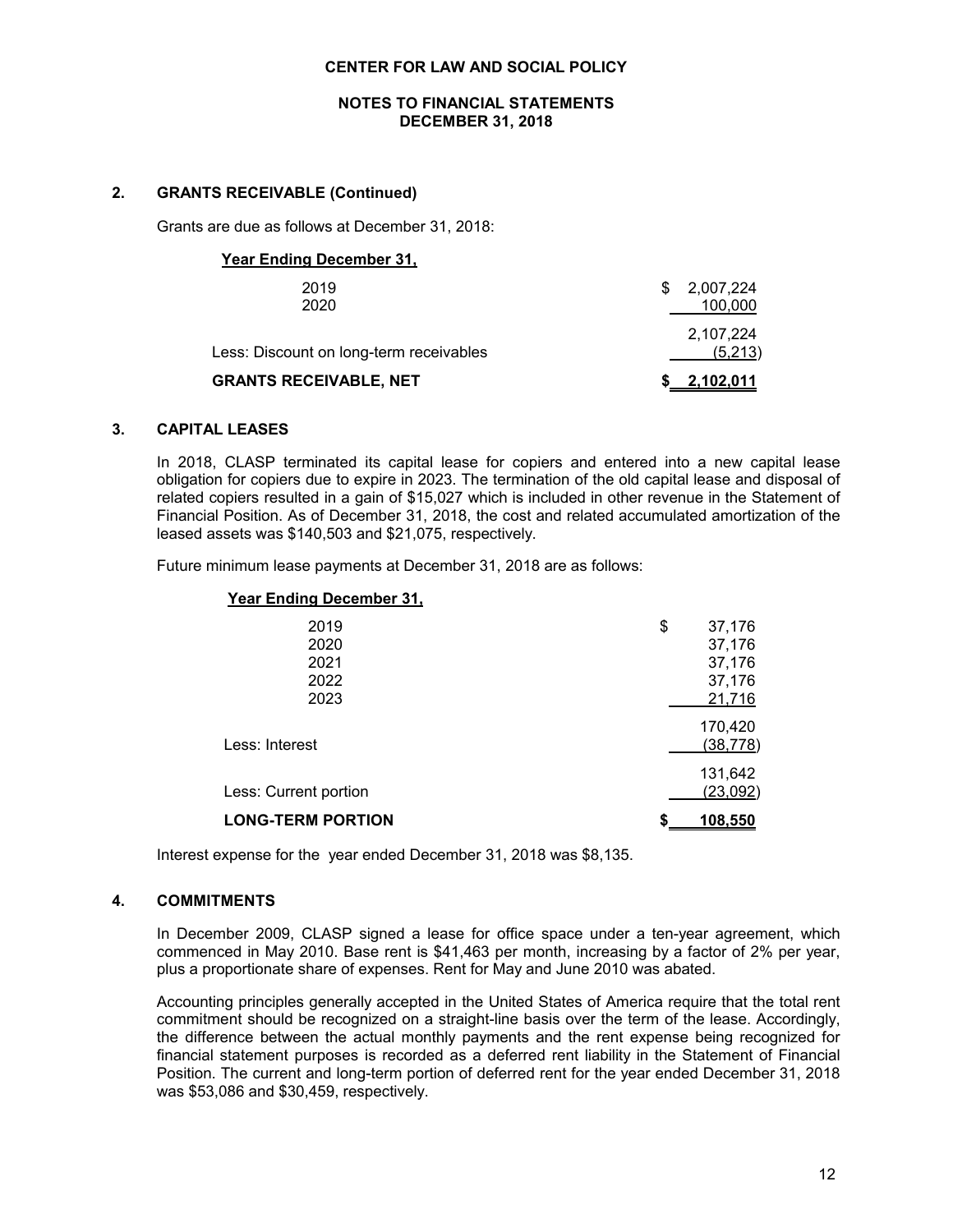## **NOTES TO FINANCIAL STATEMENTS DECEMBER 31, 2018**

#### **4. COMMITMENTS (Continued)**

At December 31, 2018, the future minimum rental payments required under these lease is as follows:

#### **Year Ending December 31,**

| 2019<br>2020 | 590,710<br>299,271 |
|--------------|--------------------|

Occupancy expense for the year ended December 31, 2018 totaled \$539,303.

# **5. NET ASSETS WITH DONOR RESTRICTIONS**

Net assets with donor restrictions consisted of the following at December 31, 2018:

| <b>Alliance for Early Success</b>                    | \$<br>170,000 |
|------------------------------------------------------|---------------|
| <b>Andrus Family Foundation</b>                      | 86,668        |
| Annie E. Casey Foundation                            | 170,000       |
| <b>Ballmer Group</b>                                 | 255,000       |
| Center for American Progress                         | 263,750       |
| <b>Chabot-Las Positas Community College District</b> | 74,786        |
| Conrad N. Hilton Foundation                          | 208,333       |
| David & Lucile Packard Foundation                    | 270,000       |
| <b>Silicon Valley Community Foundation</b>           | 85,000        |
| <b>Family Values at Work</b>                         | 16,250        |
| <b>Ford Foundation</b>                               | 831,776       |
| George Gund Foundation                               | 90,000        |
| <b>Heising-Simons Foundation</b>                     | 550,000       |
| <b>Irving Harris Foundation</b>                      | 56,667        |
| James Irvine Foundation                              | 130,000       |
| JP Morgan Chase Foundation                           | 200,000       |
| Lumina Foundation                                    | 112,500       |
| Menemsha Family Fund                                 | 10,000        |
| Minnesota Work Force Council Assoc.                  | 35,000        |
| Rancho Santiago Community College District           | 173,000       |
| Research for Action                                  | 36,078        |
| Richard W. Goldman Family Foundation                 | 50,000        |
| Robert Wood Johnson Foundation                       | 513,000       |
| Sacramento County Office of Education                | 40,000        |
| The Beacon Fund                                      | 245,000       |
| The Bernard and Anne Spitzer Charitable Trust        | 200,000       |
| The Kresge Foundation                                | 965,001       |
| Anonymous                                            | 600,000       |
| <b>Wellspring Philanthropic Fund</b>                 | 203,000       |
|                                                      |               |

# **TOTAL NET ASSETS WITH DONOR RESTRICTIONS \$ 6,640,809**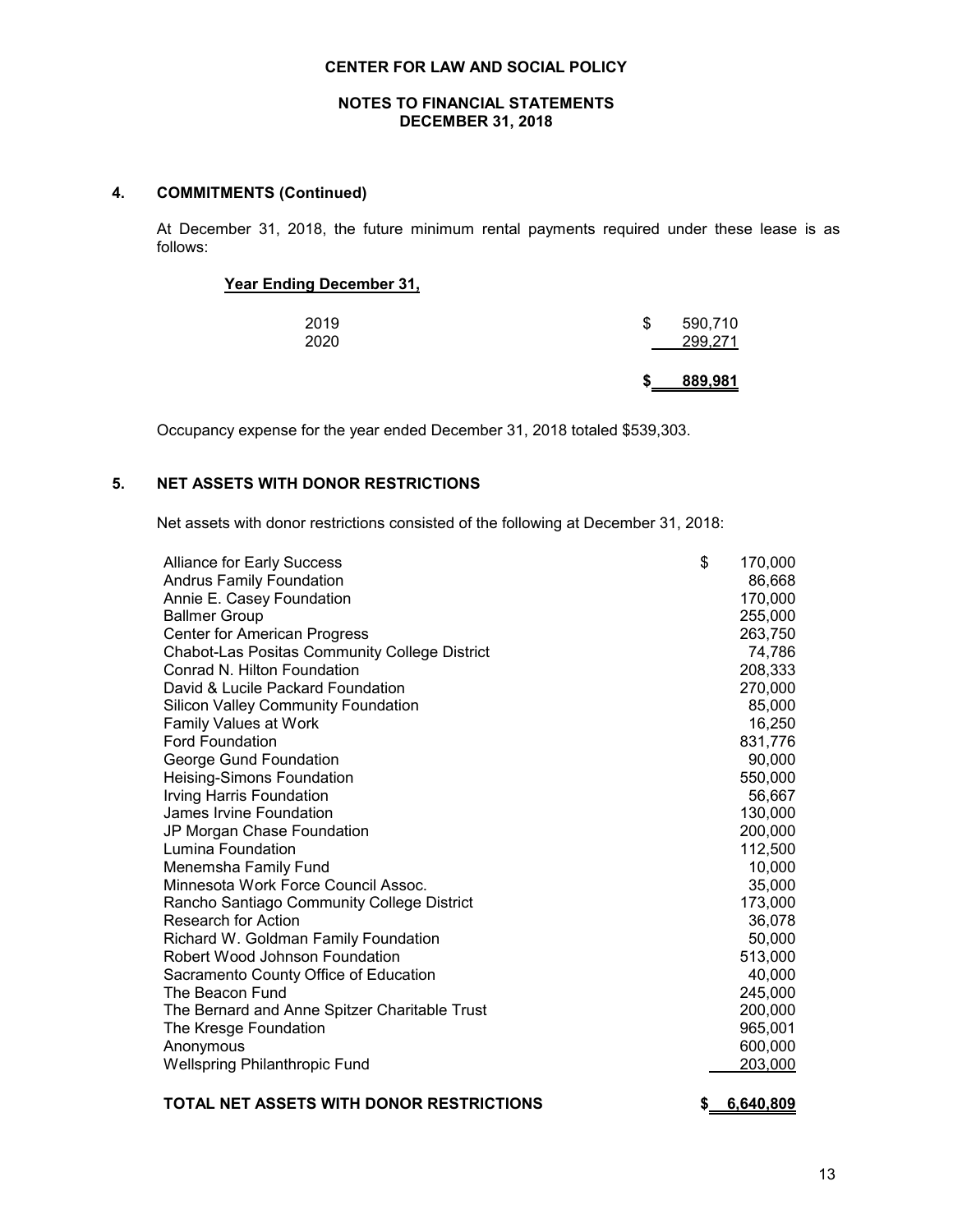## **NOTES TO FINANCIAL STATEMENTS DECEMBER 31, 2018**

# **6. NET ASSETS RELEASED FROM RESTRICTIONS**

The following net assets with donor restrictions were released from donor restrictions by incurring expenses, which satisfied the restricted purposes specified by the donors:

| Achieving the Dream                                  | \$<br>5,000 |
|------------------------------------------------------|-------------|
| <b>Alliance for Early Success</b>                    | 255,000     |
| <b>Allyn Family Foundation</b>                       | 6,000       |
| <b>Andrus Family Foundation</b>                      | 80,000      |
| Annie E. Casey Foundation                            | 270,000     |
| <b>Ballmer Group</b>                                 | 245,000     |
| <b>BUILD Initiative</b>                              | 10,000      |
| <b>Center for American Progress</b>                  | 713,750     |
| <b>Chabot-Las Positas Community College District</b> | 95,000      |
| Charles & Lynn Schusterman Family Foundation         | 350,000     |
| Chippewa Valley Technical College                    | 61,125      |
| Conrad N. Hilton Foundation                          | 41,667      |
| David & Lucille Packard Foundation                   | 115,000     |
| Silicon Valley Community Foundation                  | 15,000      |
| <b>Family Values at Work</b>                         | 48,750      |
| <b>Ford Foundation</b>                               | 327,724     |
| Foundation for Child Development                     | 250,000     |
| George Gund Foundation                               | 100,000     |
| <b>Hartford Foundation</b>                           | 33,333      |
| Heising-Simons Foundation                            | 584,519     |
| <b>Irving Harris Foundation</b>                      | 68,333      |
| James Irvine Foundation                              | 150,000     |
| JP Morgan Chase Foundation                           | 560,000     |
| <b>JPB Foundation</b>                                | 100,000     |
| Kellogg Foundation                                   | 484,519     |
| Louis N. Cassett Foundation                          | 10,000      |
| Lumina Foundation                                    | 432,353     |
| Menemsha Family Fund                                 | 7,500       |
| NAFCC                                                | 10,000      |
| National Governor's Association                      | 439,000     |
| Northwest Area Foundation                            | 42,857      |
| <b>Research for Action</b>                           | 118,642     |
| Robert Wood Johnson Foundation                       | 487,000     |
| Sacramento County Office of Education                | 20,000      |
| <b>School District of Sacramento County</b>          | 60,000      |
| <b>Fidelity Charitable</b>                           | 100,000     |
| The Beacon Fund                                      | 5,000       |
| The Bernard and Anne Spitzer Charitable Trust        | 300,000     |
| The Kresge Foundation                                | 505,000     |
| Anonymous                                            | 1,318,000   |
| <b>Wellspring Philanthropic Fund</b>                 | 147,000     |
|                                                      |             |

# **TOTAL NET ASSETS RELEASED FROM RESTRICTIONS \$ 8,972,072**